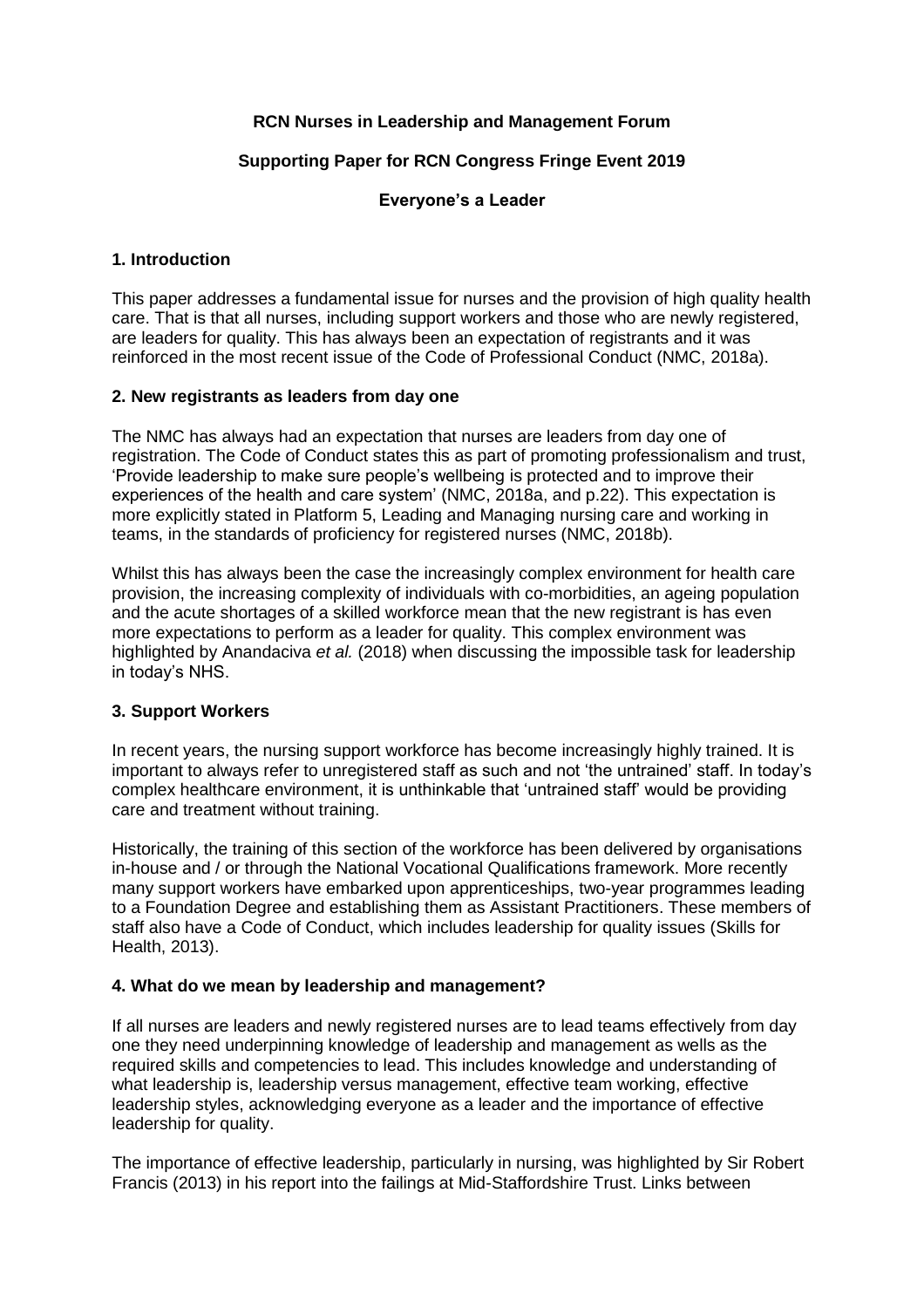effective leadership and quality have evidenced in the literature and were summarised in the NHS Healthcare Leadership Model (2013 p.7). Many authors have discussed culture and how leadership supports quality of care (Dickinson *et al.,* 2013; Dixon-Woods *et al.,* 2014).

When a nurse registers, they will be expected to lead from day one. Leadership is frequently misunderstood as the domain of senior staff and directors. In fact, everyone is a leader for quality in healthcare. For everyone this involves role modelling a patient centred approach to care and have the courage to voice concerns and challenge poor practice. This latter point was pointedly made post Mid-Staffordshire when the Inquiry Report focused on nurse leadership in practice, ward level, rather than at board level (Francis, 2013). For the new registrant it also involves management. Management of patient caseloads and management of a team, the latter not necessarily involving line management of the individual team members. Overall, the point that everyone is a leader is clear from the evidence based Health Care Leadership Model (NHS Leadership Academy, 2013) where the nine dimensions of effective health care leadership are defined at four levels. The first is essential, the level of competence expected of all health care professionals. For our newly registered nurses the most explicit expectation of practice for leading, managing, and working in teams is Platform Five of the standards of proficiency for registered nurses (NMC, 2018b pp.19-20).

How to effectively manage and motivate teams is arguably a pivotal area for nurses to understand. Most of the key NMC documents stress team working and leadership. For example; the requirement for the new registrant to contribute effectively to the interdisciplinary team (NMC, 2018b p.9); the need for pre-registration curricula to include opportunities for students to develop supervision and leadership skills (NMC, 2018c, p.10); and the Code of Conduct requirement to work co-operatively (NMC, 2018a p.12).

Of particular interest is a research report on leadership in pre-registration healthcare curricula where there is repeated emphasis on team working, summarised in statements on team cohesion (HEE, 2015). West *et al.* (2015) identified effective team working, dependent on effective team leadership, as a fundamental for success. Within all of the work on effective team working in health care the importance of motivating and valuing the team as one made of skilled and knowledgeable individual's is stressed. This is frequently based on the premis of team leaders needed to understand the multi-disciplinary and professional nature of teams. What is frequently not addressed is the fact that all team members are skilled and knowledgeable.

For nurses, it is proposed that the profession needs to fully acknowledge that all of the team, registered or un-registered, have a valuable contribution to make and all are leaders for quality in their own right. This is important for the new registrant as their team is likely to consist of un-registered staff. The continued professional use of the terms trained and untrained are unhelpful and undermine team effectiveness in nursing. The terms should be registered or un-registered, and the new registrant should understand that the un-registered nursing workforce is rarely un-trained. They will have core training from the organisation, frequently they have NVQs and increasingly they have formal qualifications. An example of the latter is the growing numbers of assistant practitioners who have a foundation degree in health and social care. The new registrant will be able to maximise the inputs of his or her team if they understand and value the knowledge, skills and competencies of all of these team members.

Part of what the nurse needs to understand is the varying leadership styles, ones which are applicable to health and social care, and their own personal style. Cope and Murrey (2017) discuss nursing leadership styles succinctly and West *et al.* (2015) explore the theories more generally in relation to healthcare.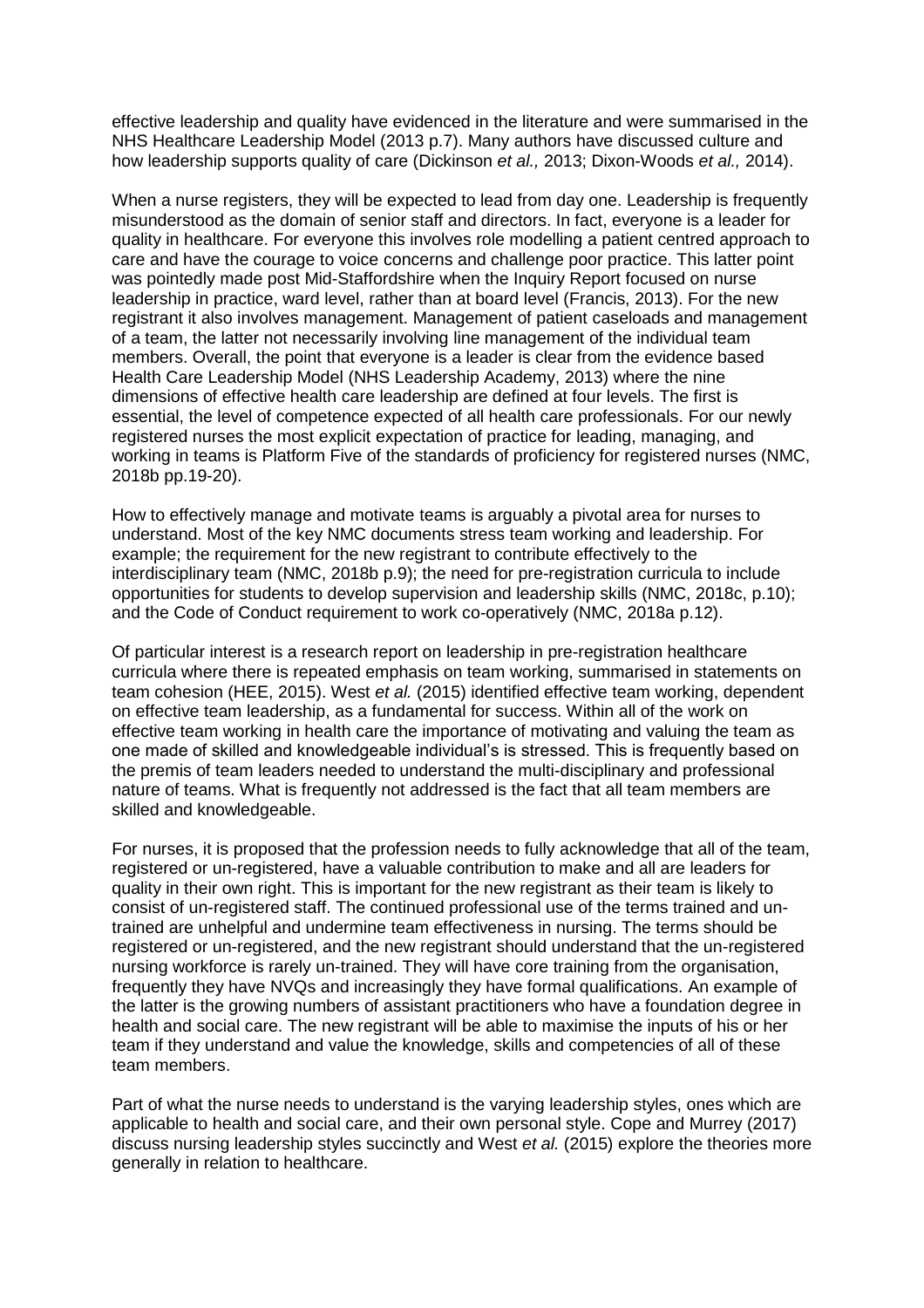# **4. What skills and competencies are required?**

Experience and synthesis of the literature and good practice has led to the identification by the forum of five key skills and competencies for leadership and management in nursing. It is concluded that the development of these will support the nurse in working effectively as a leader or manager.

This is the section, which will be the source of 'topics' for the fringe event.

It includes key skills and competencies in:

- Role modelling
- Emotional Intelligence
- Motivational skills
- Organisational skills
- Courage and ability to voice concerns, and to hold critical conversations.

#### **Lindsey Scott on behalf of the Nurses in Management and Leadership Forum Committee**

**10th May 2019**

#### **References**

Anandaciva, S., Ward, D., Randhawa, M. and Edge, R. (2018). *Leading in today's NHS: Delivering the Impossible.* London: Kings Fund. Available from: [https://www.kingsfund.org.uk/sites/default/files/2018-](https://www.kingsfund.org.uk/sites/default/files/2018-07/Leadership_in_todays_NHS_summary.pdf) [07/Leadership\\_in\\_todays\\_NHS\\_summary.pdf](https://www.kingsfund.org.uk/sites/default/files/2018-07/Leadership_in_todays_NHS_summary.pdf) [Accessed 30th September 2018].

Cope, V. and Murrey, M. (2017) Leadership Styles in Nursing. *Nursing Standard,* Vol.31, No.43, pp. 61-70.

Dickinson, H., Ham, C., Snelling, I. and Spurgeon, P. (2013) *Are we there yet? Models of medical leadership and their effectiveness: An exploratory study* [online]. Available from: [http://www.netscc.ac.uk.](http://www.netscc.ac.uk/) [Accessed on 1<sup>st</sup> November 2017].

Dixon-Woods, M., Baker, R., Charles, K., Dawson, J., Jerzembek, G., Martin, G., McCarthy, I., McKee, L., Minion, J., Ozieranski, P., Willars, J., Wilkie, P. and West, M. (2014) Culture and Behaviour in the English NHS: An overview of lessons learnt from a multimethod study. *British Medical Journal Quality and Safety.* Vol.23, No.2, pp.106-115.

Francis, R (2013). *Report of the Mid Staffordshire NHS Foundation Trust Public Enquiry: Executive Summary.* London: HM Government Stationary Office. Available from: [https://assets.publishing.service.gov.uk/government/uploads/system/uploads/attachment\\_da](https://assets.publishing.service.gov.uk/government/uploads/system/uploads/attachment_data/file/279124/0947.pdf) [ta/file/279124/0947.pdf](https://assets.publishing.service.gov.uk/government/uploads/system/uploads/attachment_data/file/279124/0947.pdf) [Accessed 22nd October 2018].

Health Education England [HEE] (2015). *Understanding and Maximising Leadership in Preregistration Healthcare Curricula: Research Report.* London: HEE. Available from: [https://www.hee.nhs.uk/sites/default/files/documents/Report%20-](https://www.hee.nhs.uk/sites/default/files/documents/Report%20-%20Maximising%20Leadership%20in%20Pre-Reg%20Curricula%20Research%202015_0.pdf) [%20Maximising%20Leadership%20in%20Pre-](https://www.hee.nhs.uk/sites/default/files/documents/Report%20-%20Maximising%20Leadership%20in%20Pre-Reg%20Curricula%20Research%202015_0.pdf)[Reg%20Curricula%20Research%202015\\_0.pdf](https://www.hee.nhs.uk/sites/default/files/documents/Report%20-%20Maximising%20Leadership%20in%20Pre-Reg%20Curricula%20Research%202015_0.pdf) [Accessed 30<sup>th</sup> September 2018].